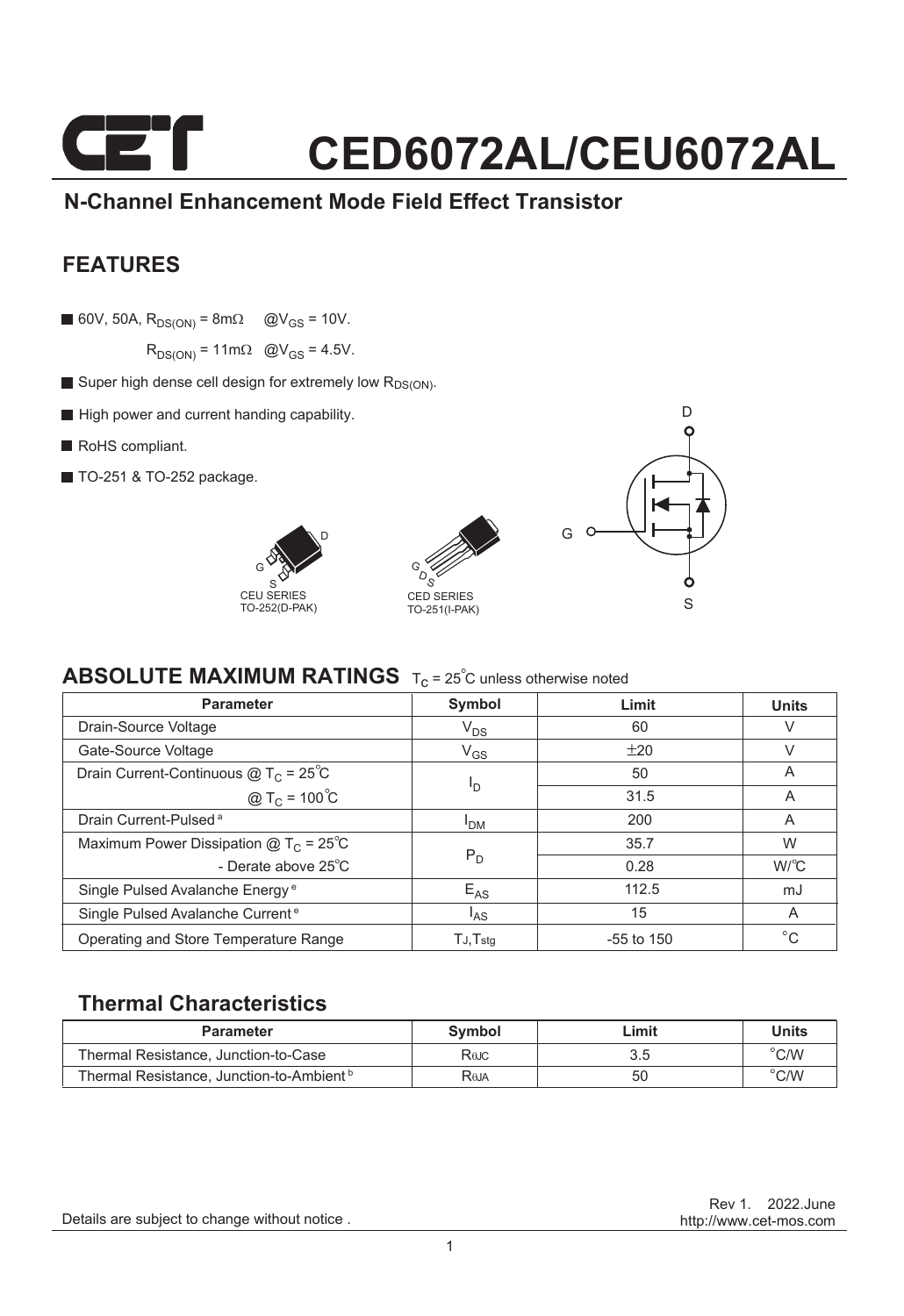

# **CED6072AL/CEU6072AL**

### **Electrical Characteristics**  $T_c = 25^\circ$ C unless otherwise noted

| <b>Parameter</b>                                              | Symbol                                                                | <b>Test Condition</b>                                                        | Min | <b>Typ</b> | <b>Max</b> | <b>Units</b> |  |  |  |  |
|---------------------------------------------------------------|-----------------------------------------------------------------------|------------------------------------------------------------------------------|-----|------------|------------|--------------|--|--|--|--|
| <b>Off Characteristics</b>                                    |                                                                       |                                                                              |     |            |            |              |  |  |  |  |
| Drain-Source Breakdown Voltage                                | <b>BV<sub>DSS</sub></b>                                               | $V_{GS} = 0V$ , $I_D = 250 \mu A$                                            | 60  |            |            | $\vee$       |  |  |  |  |
| Zero Gate Voltage Drain Current                               | $I_{\text{DSS}}$                                                      | $V_{DS}$ = 60V, $V_{GS}$ = 0V                                                |     |            | 1          | μA           |  |  |  |  |
| Gate Body Leakage Current, Forward                            | <b>I</b> GSSF                                                         | $V_{GS}$ = 20V, $V_{DS}$ = 0V                                                |     |            | 100        | nA           |  |  |  |  |
| Gate Body Leakage Current, Reverse                            | <b>IGSSR</b>                                                          | $V_{GS}$ = -20V, $V_{DS}$ = 0V                                               |     |            | $-100$     | nA           |  |  |  |  |
| On Characteristics <sup>c</sup>                               |                                                                       |                                                                              |     |            |            |              |  |  |  |  |
| Gate Threshold Voltage                                        | $V_{GS(th)}$                                                          | $V_{GS} = V_{DS}$ , $I_D = 250 \mu A$                                        | 1.2 |            | 2.5        | $\vee$       |  |  |  |  |
| <b>Static Drain-Source</b>                                    |                                                                       | $V_{GS}$ = 10V, $I_D$ = 4A                                                   |     | 6.7        | 8          | $m\Omega$    |  |  |  |  |
| On-Resistance                                                 | $R_{DS(on)}$                                                          | $V_{GS} = 4.5V$ , $I_D = 3A$                                                 |     | 8.8        | 11         | $m\Omega$    |  |  |  |  |
| Dynamic Characteristics <sup>d</sup>                          |                                                                       |                                                                              |     |            |            |              |  |  |  |  |
| Input Capacitance                                             | $C_{i s \underline{s}}$                                               |                                                                              |     | 865        |            | рF           |  |  |  |  |
| <b>Output Capacitance</b>                                     | $\text{C}_{\text{oss}}$                                               | $V_{DS}$ = 25V, $V_{GS}$ = 0V,<br>$f = 1.0$ MHz                              |     | 315        |            | pF           |  |  |  |  |
| Reverse Transfer Capacitance                                  | $\mathsf{C}_{\mathsf{r}\underline{\mathsf{s}}\underline{\mathsf{s}}}$ |                                                                              |     | 5          |            | pF           |  |  |  |  |
| Switching Characteristics <sup>d</sup>                        |                                                                       |                                                                              |     |            |            |              |  |  |  |  |
| Turn-On Delay Time                                            | $t_{d(0n)}$                                                           |                                                                              |     | 15         |            | ns           |  |  |  |  |
| Turn-On Rise Time                                             | t,                                                                    | $V_{DD}$ = 30V, $I_D$ = 1A,<br>$V_{GS}$ = 10V, R <sub>GEN</sub> = 6 $\Omega$ |     | 4          |            | ns           |  |  |  |  |
| Turn-Off Delay Time                                           | $t_{d(\text{off})}$                                                   |                                                                              |     | 37         |            | ns           |  |  |  |  |
| <b>Turn-Off Fall Time</b>                                     | t <sub>f</sub>                                                        |                                                                              |     | 18         |            | ns           |  |  |  |  |
| <b>Total Gate Charge</b>                                      | $Q_q$                                                                 |                                                                              |     | 7.7        |            | nC           |  |  |  |  |
| Gate-Source Charge                                            | $Q_{gs}$                                                              | $V_{DS}$ = 48V, $I_D$ = 20A,<br>$V_{GS} = 4.5V$                              |     | 2.2        |            | nC           |  |  |  |  |
| Gate-Drain Charge                                             | $Q_{gd}$                                                              |                                                                              |     | 4.2        |            | nC           |  |  |  |  |
| <b>Drain-Source Diode Characteristics and Maximun Ratings</b> |                                                                       |                                                                              |     |            |            |              |  |  |  |  |
| Drain-Source Diode Forward Current                            | $\lg$                                                                 |                                                                              |     |            | 29         | A            |  |  |  |  |
| Drain-Source Diode Forward Voltage <sup>c</sup>               | $V_{\text{SD}}$                                                       | $V_{GS}$ = 0V, $I_S$ = 20A                                                   |     |            | 1.2        | V            |  |  |  |  |

**Notes :**<br>a.Repetitive Rating : Pulse width limited by maximum junction temperature.<br>b.Device Mounted on FR4 Board, t ≤ 10 sec.<br>c.Pulse Test : Pulse Width ≤ 300µs, Duty Cyde ≤ 2%.<br>d.Guaranteed by design, not subject to pr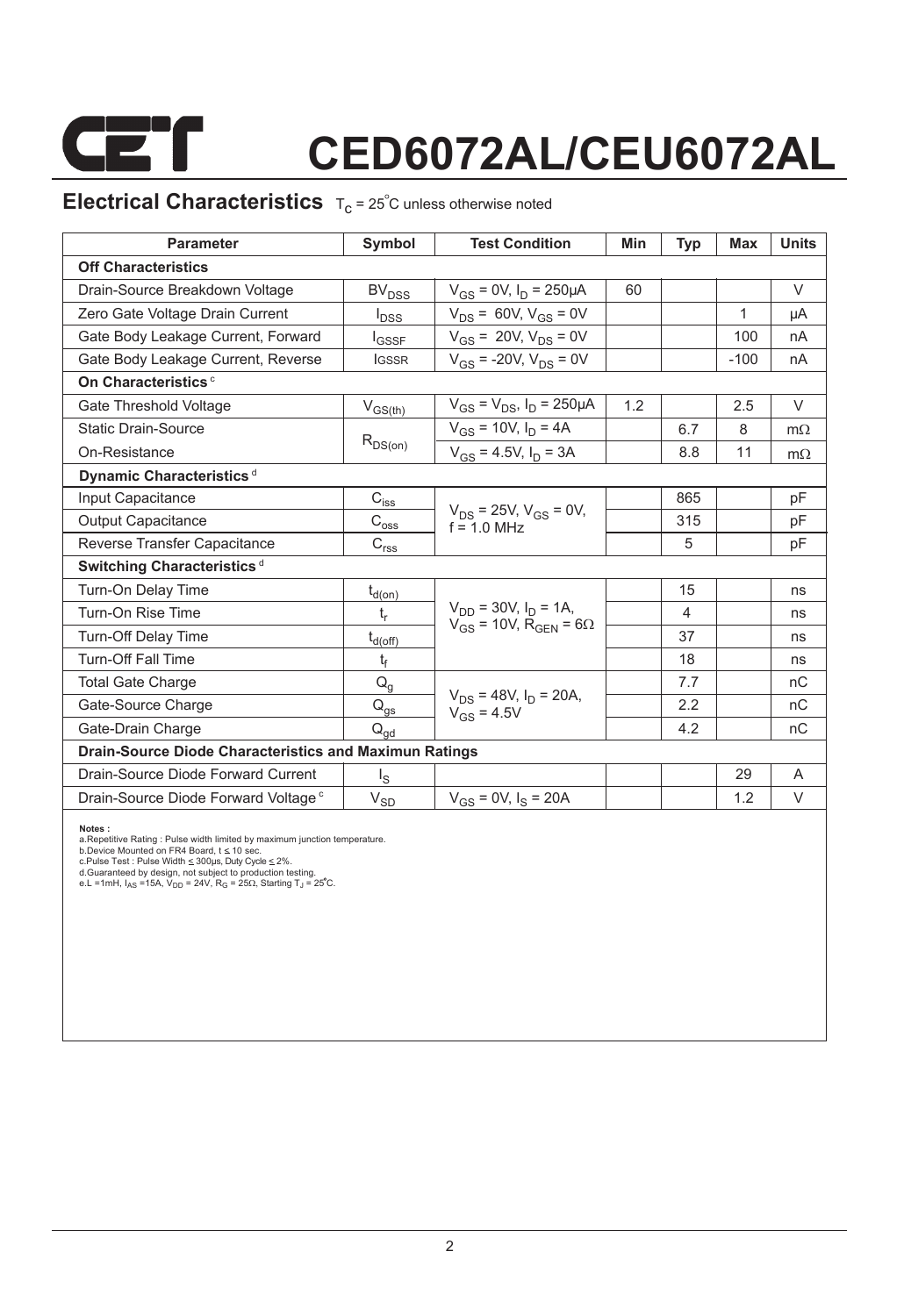

## **CED6072AL/CEU6072AL**



VDS, Drain-to-Source Voltage (V)

#### **Figure 1. Output Characteristics**



**Figure 3. Capacitance**



**Figure 5. Gate Threshold Variation with Temperature**



**Figure 2. Transfer Characteristics**



**Figure 4. On-Resistance Variation with Temperature**



**Figure 6. Body Diode Forward Voltage Variation with Source Current**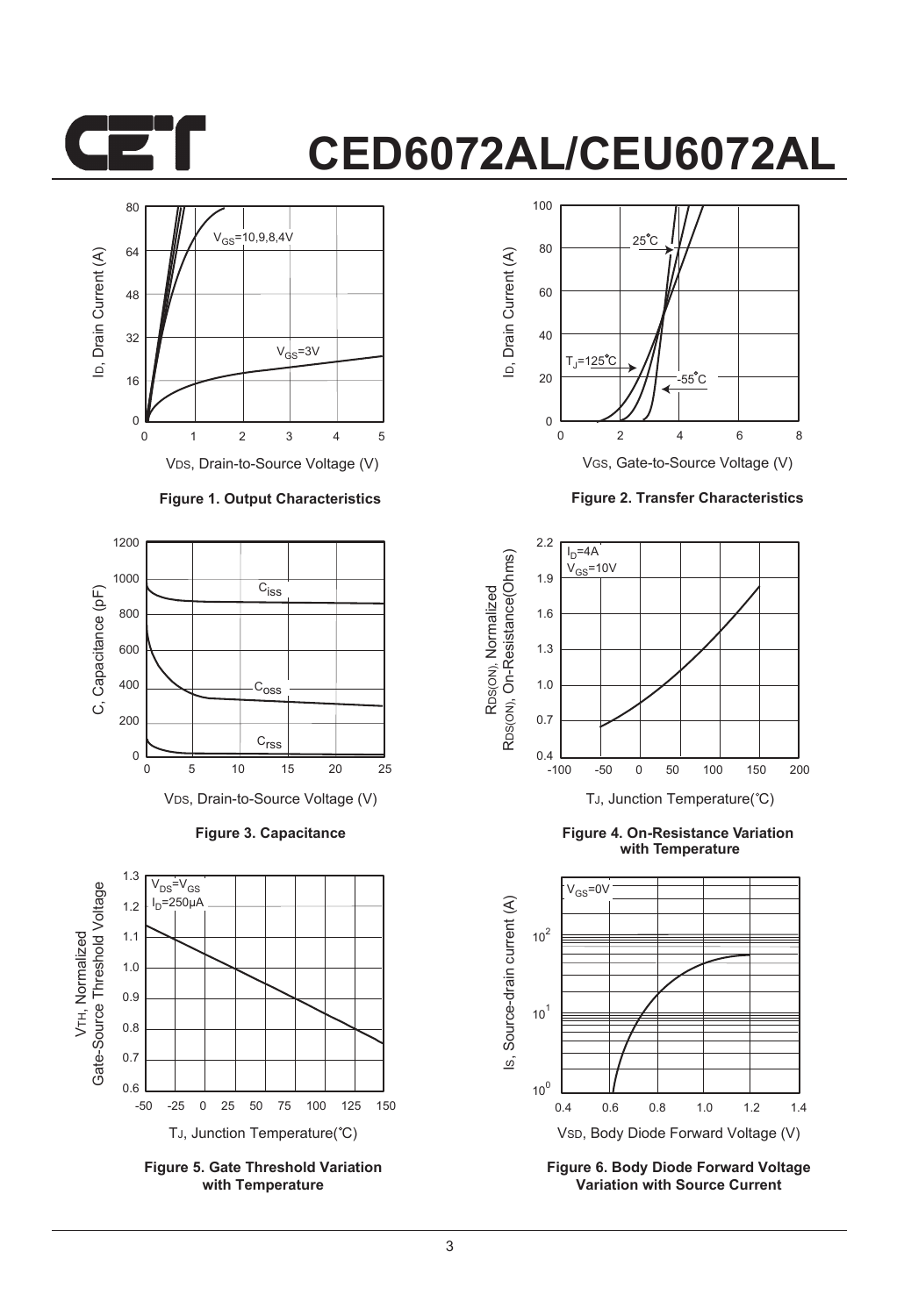

### **CED6072AL/CEU6072AL**



**Figure 7. Gate Charge**



**Figure 9. Breakdown Voltage Variation VS Temperature**





**Figure 8. Maximum Safe Operating Area**



**Figure 10. Switching Test Circuit Figure 11. Switching Waveforms**